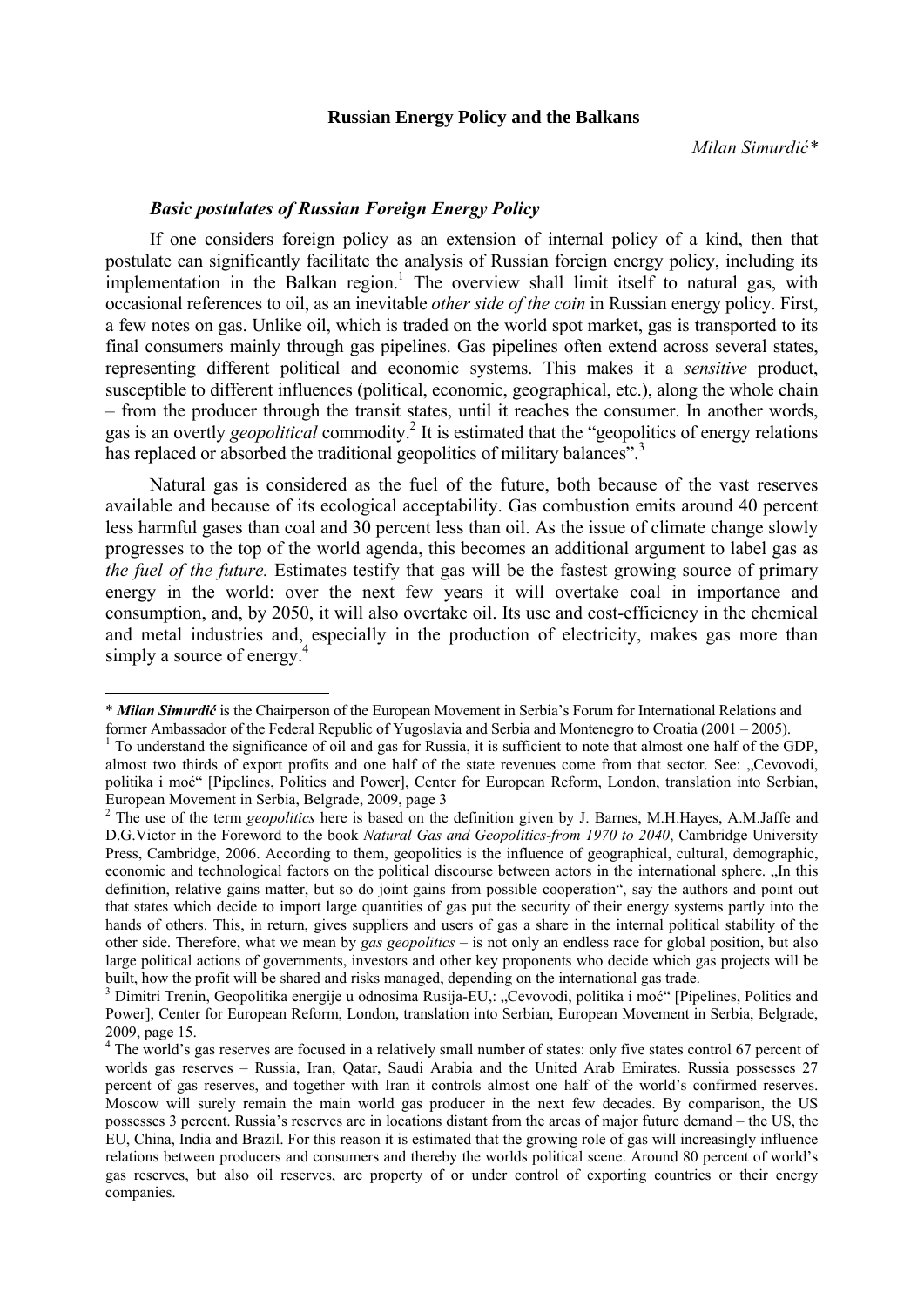To address such an ambitious topic, we shall take a look at several elements: the basis of Russian energy policy, connections with its Foreign Policy Concept and with the National Security Strategy. We shall see how it has influenced the Balkan region during the last two years, since Russia initiated the *South Stream* gas pipeline project. This leads us also to the EU energy policy, which overlaps with Russian energy policy, and not only in gas, but also in transit countries and in the Balkans. Since gas pipelines are long term and complex projects, it is inevitable to return to the issue of gas sources. Finally, we shall try to offer basic conclusions and prognoses.

The starting points of contemporary Russian energy policy are defined in the document: "The Energy Strategy of Russia for the Period up to  $2020$ ", adopted in  $2003$ .<sup>5</sup> The initial statement is that "Russia possesses great energy resources – its territory contains 1/3 of the world's natural gas reserves, 1/10 of oil reserves, 1/5 of coal reserves and 14 percent of uranium reserves"*.* The energy policy should be directed towards a change from raw material supplier to active participant on the global market, which is a task of *strategic importance.* This ensures Russia's energy security and its position as a *stable and reliable partner of the European countries and the world community*. 6 The strategy identifies Europe and Asia as the primary markets for Russian foreign energy policy stating that *a common energy policy and transport and energy infrastructure in the regions of Europe and Asia fit within Russian strategic interests, indiscriminately providing transit of energy*. The document underlines that *the state will foster the participation of Russian enterprises in development and construction of great international transport projects for gas, oil and energy in both western and eastern directions.* The following section is also wordy of attention: *For Russia, which has a unique geographical and geopolitical position, issues of transit has a special meaning...The markets of Central and Western Europe remain among the greatest markets in the forthcoming 20 years.* The Russian 2008 Foreign Policy Concept only briefly touches upon energy. However, it puts forward significant tasks for Russian diplomacy:

> *Strengthen strategic partnership with the leading producers of energy resources, develop active dialogue with consuming countries and transit countries…assuming that measures, being taken to guarantee reliability of energy supplies, should be consistently supported by forthcoming activities aimed at ensuring stability of demand and secure transit.*

It is also worthwhile to consider the special attention given to energy producers in the Middle East, which is defined as being of *strategic significance to Russia's national interests*. 7 Considering the previous National Security Strategy, energy has received a more prominent place in the new text, with regards to two aspects: as a resource and as a security matter. Energy is represented as an instrument of power which strengthens Moscow's position in international affairs and secures resources for strategic deterrence.<sup>8</sup> Therefore, when the former Russian president Putin stated in 2005 that "Russia does not have other areas in which to be a leader", he was underlining an evident truth, since Russia has natural and technological potentials, which offer it a leading role in the global energy sector. At a meeting of the

 $\overline{a}$ 

<sup>5</sup> *Summary of Energy Strategy of Russia for the Period up to 2020*,

see: http://ec.europa.eu/energy/russia/events/doc/2003\_strategy\_2020\_en.pdf

<sup>&</sup>lt;sup>6</sup> Unlike consumers for whom energy security means stabile, reliable and per acceptable prices supply of energy sources (oil and gas) for producers it means stabile and predictable demand and prices which, as a rule, justifies large investments in research, production and transport of energy.

<sup>&</sup>lt;sup>7</sup>The Foreign Policy of the Russian Federation, 12.07.2008, see: www.kremlin.ru

<sup>&</sup>lt;sup>8</sup> Russian Analytical Digest, No.62, 18.06.2009, http://www.res.ethz.ch/analysis/rad/index.cfm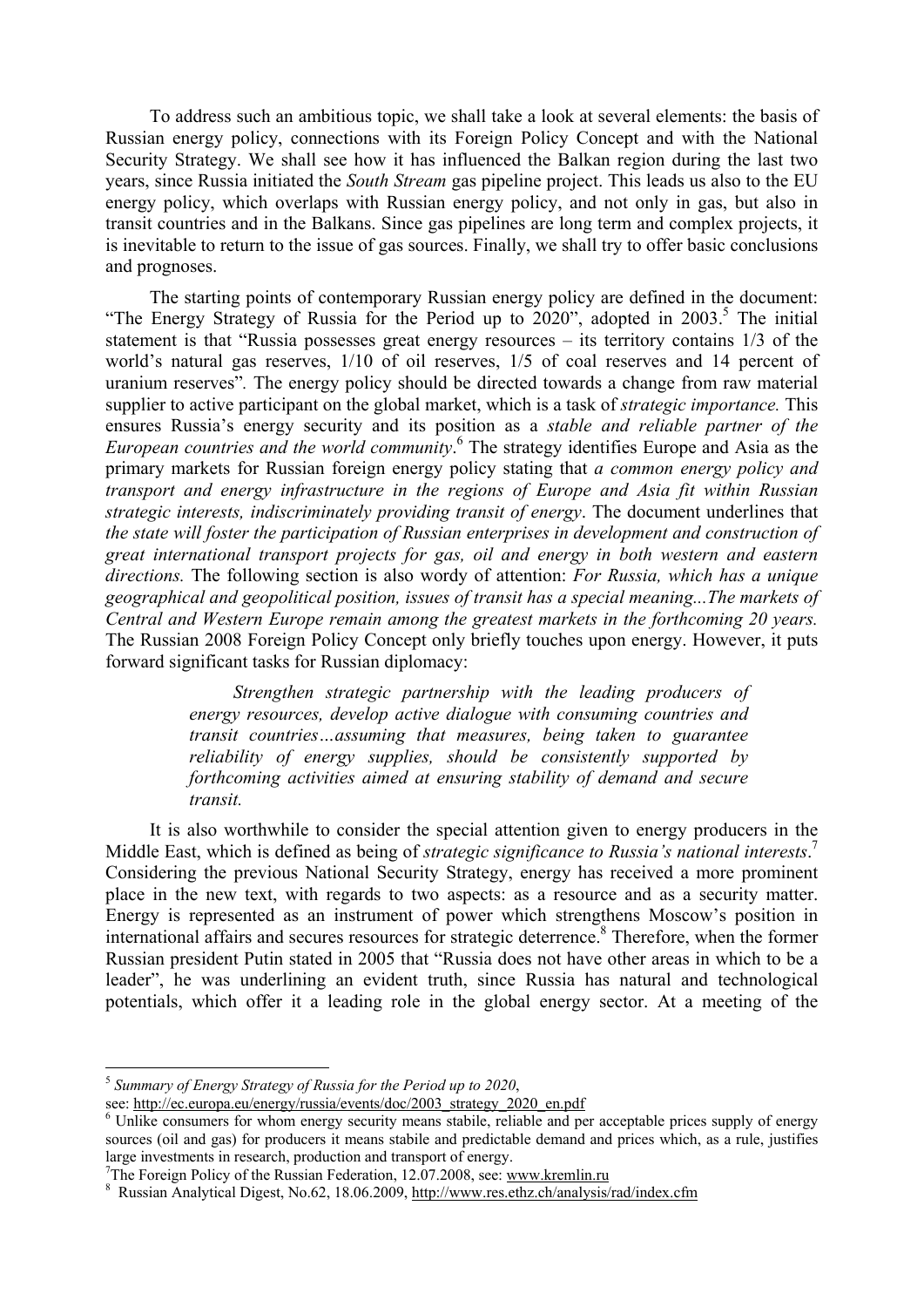National Security Council, he stated that "energy is the most important force of world economic progress. It always was and will be for a long time".<sup>9</sup>

Gazprom represents the embodiment of the Russian foreign energy policy.<sup>10</sup> It is a company whose majority shareholder is the state.<sup>11</sup> It came into being from the Soviet Ministry for Gas and, basically, it was conceived to unite systems for the exploitation and transportation of gas in Russia, Ukraine and Belarus. It controls around 80 percent of Russian gas reserves and the entire gas infrastructure, i.e. transport and transit gas networks.<sup>12</sup> Gazprom has not been privatized as the oil industry has. Although there are no disputes over the assessment that Gazprom's intention is to control the entire gas pipeline from the source, through transit to the buyers in foreign markets, opinions differ about the background of such a policy. According to some, Gazprom has not given up its intention to control the gas distribution system, especially in Central and Eastern Europe.<sup>13</sup> He, who controls the pipeline, controls the buyer.<sup>14</sup> This opinion is contrasted by assessments that *Gazprom, like Russia, wants to make money, be strong, rich and respected*. Gazprom's moves are wrongly interpreted as a means of some political strategy: *energy is a political business, but it is business first and foremost*. 15

The dominant word from the abovementioned documents is exactly *transit*. It is of key importance for Russian foreign energy policy. For Russia it is equally important to maintain both transit monopoly as well as a decisive influence on energy affairs in the post – Soviet area, i.e. in its strategic "nearby neighbourhood*".* Russia would like to prevent what happened in the case of oil: the BTC pipeline, which took Caspian oil to the Mediterranean, circumventing Russian territory.16

## *Russian Energy Policy and the Balkans*

 $\overline{a}$ 

Russian energy policy in the Balkans could be viewed as part of the competition for access, control and influence over the oil and gas business, especially in the Caspian basin and in Central Asia.17 The Balkans represent the final stage of oil and gas delivery from that region towards, in the case of gas and gas pipelines – the European markets and, in the case of oil, to sea ports transporting oil further to the world market. More and more, the Balkan region is being connected to the "New Great Game", i.e. the modern re-run of the struggle between

<sup>9</sup> Russia: Is the Georgian Gas Crisis Evidence of Moscow's New Energy Strategy, *RFE/RL*, 23.01.2006, http://www.rferl.org/content/article/1064978.html

<sup>&</sup>lt;sup>10</sup> This year's Forbes list puts Gazprom at 22<sup>nd</sup> place of 500 most successful companies of the world; another energy company, Royal Dutch Shell holds the first place.

<sup>&</sup>lt;sup>11</sup> *Moscow Times* reported on 27 May 2009 that Gazprom used to be at a third place of the list of the biggest energy companies in the world a year ago, with market capital of \$350billion. This year it fell to 40th place with capital of \$120 billion.

 $12$  Gazprom controls almost 160.000 km of gas pipelines, with 218 pumping stations and 25 underground storages. The system transported 714 billion  $m^3$  of gas in 2008, http://eng.gazpromquestions.ru/index.php?id=6

<sup>&</sup>lt;sup>13</sup> See: Gazprom<sup>3</sup>s Expansion in the EU: Co-operation or Domination, Agota Loskot-Strachota, Center for Eastern Studies, Warsaw, 2008, http://www.isn.ethz.ch/isn/Digital-Library 14 Roman Kupchinsky, Russia: Does Gazprom Have a Master Pipeline Plan, *RFE/RL*, 30. January 2006.

http://www.rferl.org/content/article/1065233.html

<sup>15</sup> Dimitri Trenin, Geopolitika energije u odnosima Rusija-EU,"Cevovodi, politika i moć" " [Pipelines, Politics and Power],, Center for European Reform, London, translation into Serbian language, European Movement in Serbia Belgrade, 2009, page 23

<sup>&</sup>lt;sup>16</sup> It is important to note that it is extremely important for Russia to keep Iran, which has the second largest gas reserves in the world, under its influence for the longest possible time, and outside of the reach of the European buyers. The strategic partnership with Teheran enables Moscow to only flirt for now, with the idea of forming Gas OPEC, i.e. the cartelization of the gas trade.

<sup>&</sup>lt;sup>17</sup> Milan Simurdić, "Geopolitika prirodnog gasa" [The Geopolitics of Natural Gas], feuilleton, *Economist journal*, Belgrade, March – May 2008, issues 409-415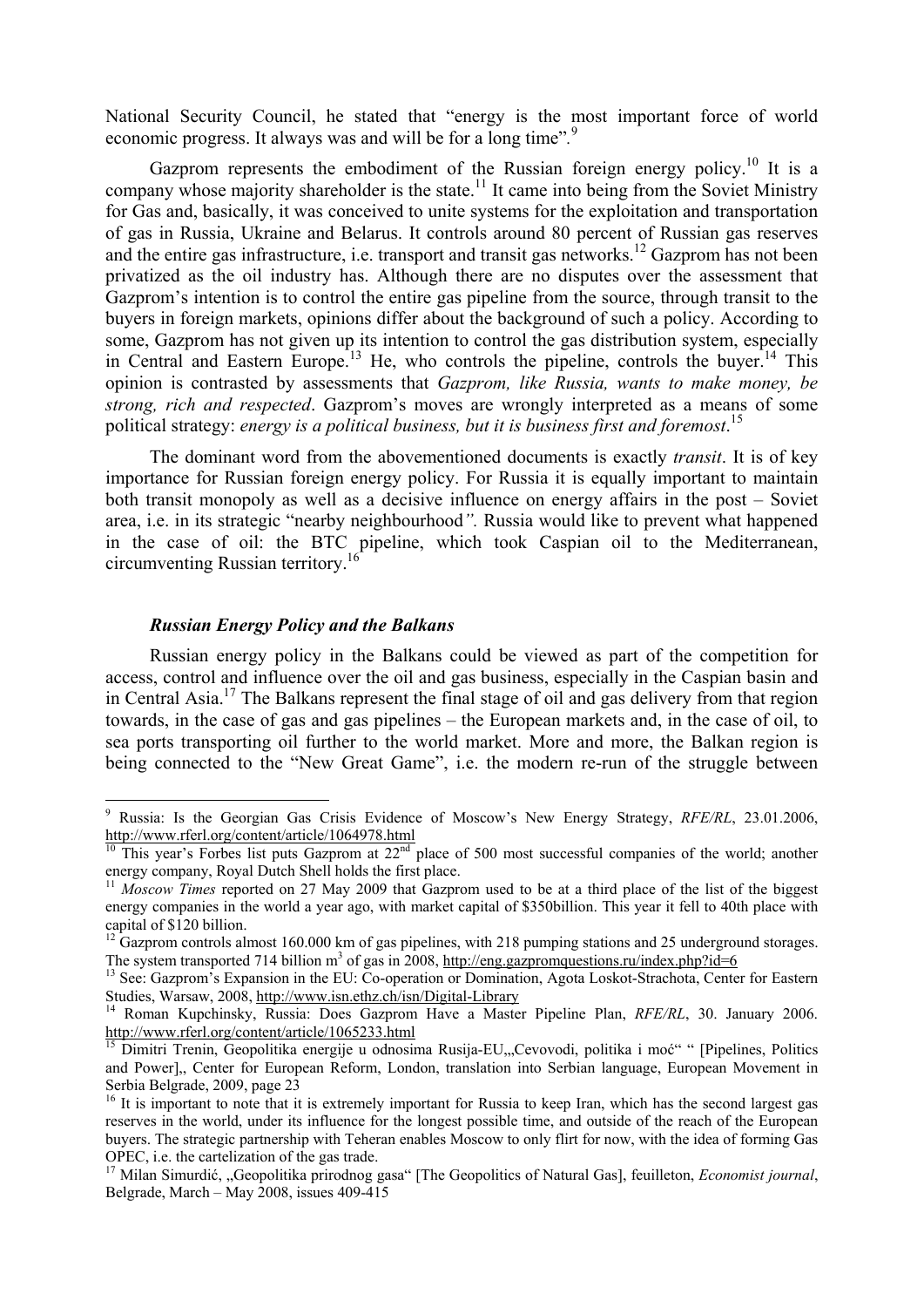Imperial Britain and Imperial Russia of the XIX century for influence in Central Asia.<sup>18</sup> Historical parallels aside, the position of today's stakeholders, and their numbers, have grown into several conflicting lines of divisions. The dissolution of the Soviet Union has opened the possibility for foreign companies to enter the oil and gas rich Caspian region and Central Asia. The US has formulated the "East – West Corridor Strategy", which would lead to the opening of this region for exploitation and transit of energy, through the Black Sea, the Caucasus and the Caspian Sea. Essentially, the EU supports this concept and strives to arrive on the scene of energy sources in those regions independently, offering the concept of the *New Silk Road*.<sup>19</sup> China counts on the same region with increased engagement. It has succeeded in entering into long term oil and gas purchase contracts with Kazakhstan and Turkmenistan. Russia views this with some suspicion, reacting to this with intents to preserve its Soviet era primacy, both in access to sources and oil and gas transit, which it wishes to direct through its own territory. One study of Russian presence in the region estimates that

> *Russian energy strategy is based on the principle of keeping control over Central Asian resources, both energy production and transit, as long as possible, as well as gaining stakes in infrastructure and energy companies downstream in Europe.*20

Russian interest in energy in the region began during the Soviet era in seventies, when fast and comprehensive gasification started in the former USSR and the countries gathered around the Council for Mutual Economic Assistance (COMECON). The first oil embargo after the Arab – Israeli conflict in 1973 influenced this, turning European consumers towards the USSR's oil supply. This also led European countries to an insufficiently used energy source – gas. At the time, gas arrived to Yugoslavia, through Hungary.<sup>21</sup> The dissolution of the USSR and changes in COMECON halted the spread of gas deals. The dismemberment of Yugoslavia and subsequent wars put an end to the gas deals in the Balkans. However, already in 1996 a joint Russian – Serbian Enterprise, Jugorosgaz, was formed, and in 2006 Serbia was offered participation in the *Blue Stream II* project, which was the predecessor of the current *South Stream*.

The *South Stream* gas pipeline project depicts the contemporary phase of Russian energy policy in the region. It was launched as a Russian – Italian project of Gazprom and ENI, immediately before the energy summit in Zagreb in  $2007<sup>22</sup>$  Russian President Putin elaborated Russian energy policy in the Balkans in the following manner:

> *Our strategic objective is to ensure access to reliable energy supplies for all countries in the region. Our policies take into account the Balkan countries' increasing involvement in the European integration process, and we are ready to develop our relations in cooperation with the European Union.*

 $\overline{a}$ 

<sup>&</sup>lt;sup>18</sup> More details in the book by Lutz Kleveman, The New Great Game - Blood and Oil in Central Asia, Atlantic Books, London, 2003<br><sup>19</sup> Prague EU Summit declaration. May 2009. available at: www.eu2009.cz

<sup>&</sup>lt;sup>20</sup> "Europe's Energy Security, Gazprom's Dominance and Caspian Supply Alternatives", Central Asia-Caucasus Institute&Silk Road Studies Program, Washington D.C. Stokholm, 2008,

http://www.isdp.eu/files/publications/books/Job5\_EnergySecurity.pdf<br><sup>21</sup> It reached western parts of Yugoslavia – Slovenia and Croatia – through Austria, and not through the pipeline along Yugoslav territory;

 $22$  It could be interesting to point out that Gazprom was formed on the model of the Italian energy concern ENI, see text in Russian daily Kommersant, 30 August 2008,

at: http://www.kommersant.com/p845604/Gazprom\_Business\_Gas/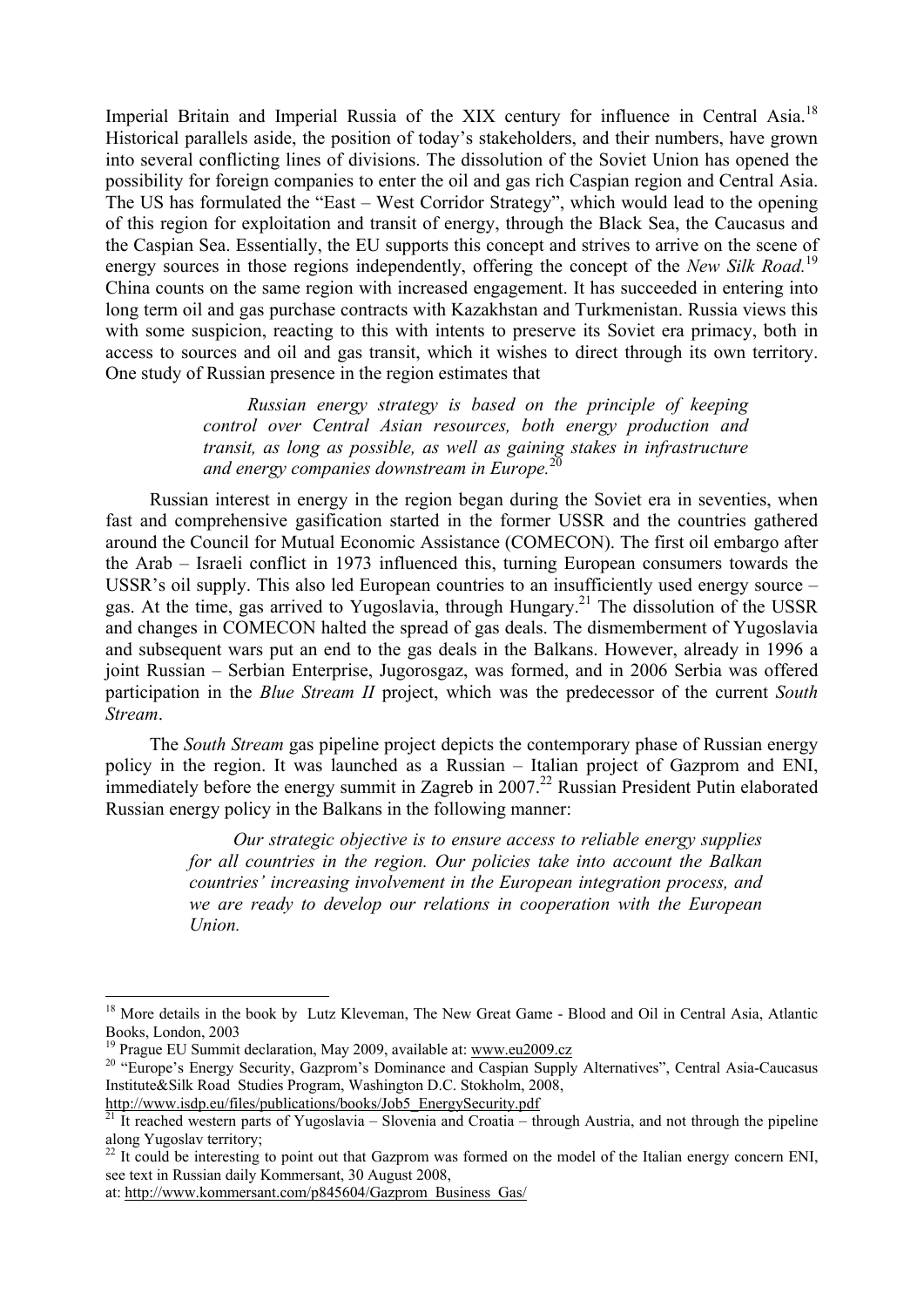He emphasized that "Russian relations with its partners in the Balkans have traditionally been based on mutual sympathy, common spiritual traditions, the closeness of our languages and cultures and a common history." Putin's comment that "the project to develop the gas network in Macedonia and expand the gas pipeline network to Albania, Southern Serbia and Kosovo" confirm that this was entirely conceived through a regional approach.<sup>23</sup> Numerous contacts followed and basic agreements on the construction of the *South Stream* gas pipeline were signed with countries on the potential route:<sup>24</sup> on its northern branch - Serbia and Hungary, on southern branch - Bulgaria and Greece, while negotiations with Austria and Slovenia are still underway. For now, it is a preliminary non-binding document, as the final feasibility study will be completed by the end of 2010. It is worth noting that Russian diplomacy advocates the inclusion of as many states as possible into the gas pipeline project.

The project of the *South Stream* gas pipeline met with many comments. Most analysts emphasize transit as the primary feature of the region, but more and more point to the significance of the Balkan market. Essentially, there are both economic and geopolitical reasons in play. There are assessments that Moscow is aware of European strivings to diversify its gas supply, therefore Russia strives to consolidate its own position in the Balkan states, above all, on their energy markets, because, they will be future EU member states.<sup>25</sup> In this context it is emphasized that the *Balkans have long had the image of being a special sphere of*  Russian interests, and they will hardly get rid of this image in the near future.<sup>26</sup> This can be read as a *Russian wish to create a counterbalance to the Balkan states' tendency towards NATO and the EU*. Russian energy interests are fundamental in strengthening Russian influence in the Balkans and South-East Europe. They are a part of the Russian energy strategy towards the EU, with the *South Stream* and the *Burgas – Alexandropulos* oil pipelines, as the key projects.27 Russian energy policy in the Balkans meets two aspects of the EU energy policy. First, a significant number of Balkan stakeholders are already EU member states (Greece, Romania, Bulgaria), and apply the common EU energy policy, which is still predominantly within the competence of EU member states. Brussels also increases engagement on two fronts: strengthening the internal market regulations and better connectedness of gas pipeline infrastructure and intensive foreign energy policy focused on finding new sources of supply. Second, those Balkan states which are not the EU members are, however, stakeholders of the Stabilization and Association Agreements with an open prospective for membership. Simultaneously, through membership in the Energy Community, they are, de facto, integrated in the internal EU energy market.<sup>28</sup> These countries took upon themselves an obligation to implement EU regulations pertaining to gas and electricity. This means that in the Balkan region Russian energy policy converges with the EU policy, which has ambitions to expand its regulations to Russian 'nearby neighbourhood' as well.<sup>29</sup> This is done through the *export* of its regulative norms and through expanding the validity of the rules of its internal market, thereby strengthening its energy security.

 $\overline{a}$ 

<sup>&</sup>lt;sup>23</sup> Putin's speech at the Zagreb Energy Summit, 24 June 2007, at: www.kremlin.ru

<sup>&</sup>lt;sup>24</sup> More about *South Stream* at: www.gazprom.ru<br>
<sup>25</sup> Nicolo Sartori, "Russia's Energy Strategies in the Balkans", Interns Yearbook, Analytica, Skopje, 2009, page<br>
48. http://www.analyticamk.org/files/Yearbook 2008.pdf

<sup>&</sup>lt;sup>26</sup> Peter Bonin, "The last reserve of the imagined Great Power - On the significance of the Balkans for Russian political and economic actors", New Balkan Politics, Issue 3, 2002

<sup>&</sup>lt;sup>7</sup> See: Dr Mark A Smith, "Russian Energy Interest in the Balkans". Defence Academy of the United Kingdom, 2008, http://www.da.mod.uk/colleges/arag/document-listings/balkan/08(07)MAS.pdf/view

<sup>28</sup> Milan Simurdić, "Energetska politika EU, Zapadni Balkan i Srbija, Izazovi evrorpskih integracija" [EU Energy Policy, West Balkans and Serbia, Challenges of European Integrations], Belgrade, Issue.2009-4, page.63-75

<sup>29</sup> Milan Simurdić, Partnerstvo umesto proširenja [Partnership Instead of Enlargement], *Danas*, Belgrade, 31. May 2009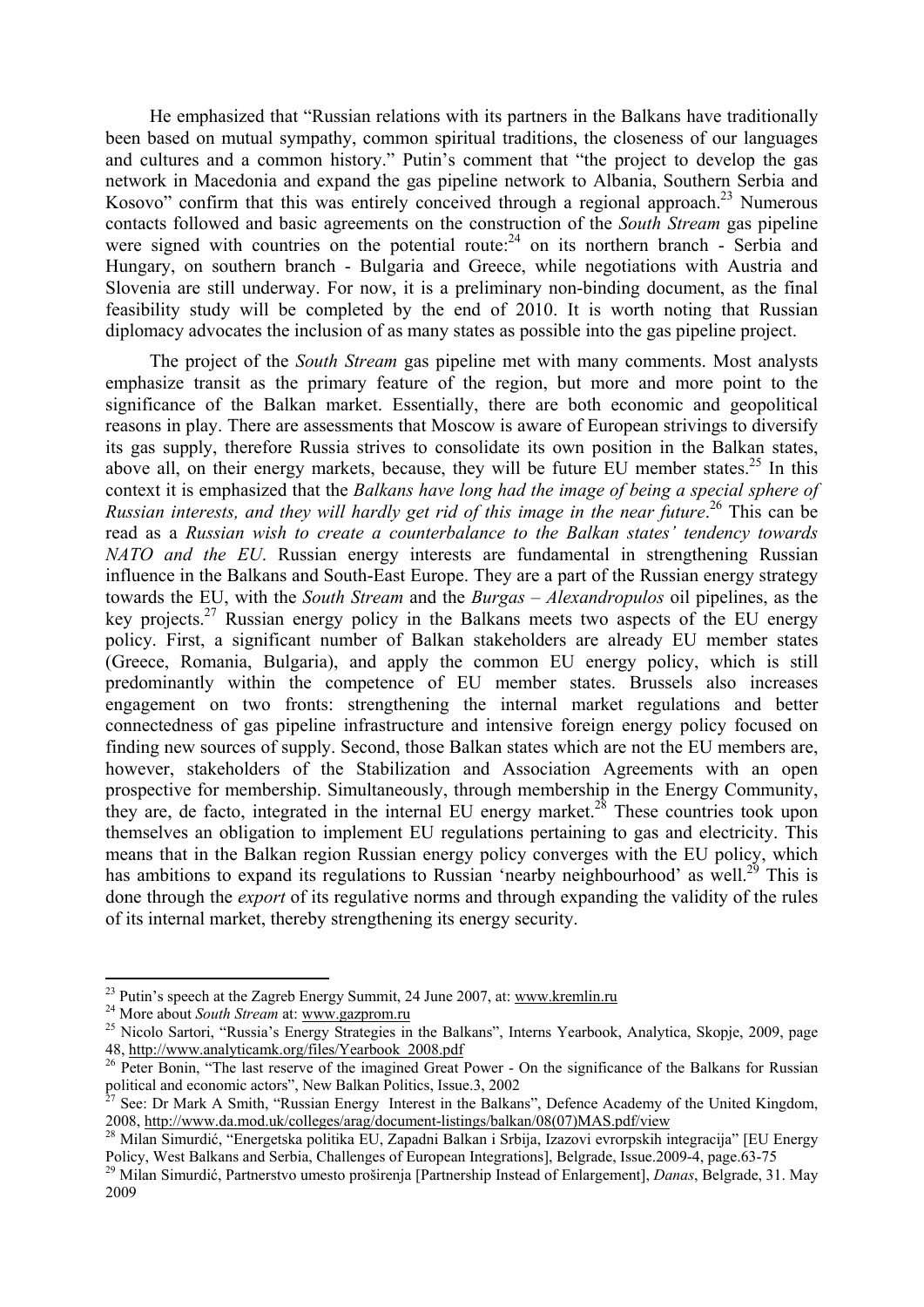For both stakeholders, the transit significance of the region takes priority. In the case of Russia, it is about an alternative to over-dependence on the Ukrainian transit routes (around 80 percent), while for the EU it is about striving to reduce dependence on Russian gas (an average 25 percent of consumption and around 40 percent of gas imports) and form supply routes independent of Russia. The competition is depicted in the two projects: *South Stream* and *Nabucco*. Notwithstanding balanced official statements on both sides, according to which these two projects are not at odds with each other, observers' and analysts' rhetoric sounds like *the pipeline war*. Roughly speaking, *South Stream* can probably count on enough gas, but has uncertain delivery. Also, the entire route on the southern and northern branch from the Bulgarian diverging point has not yet been completed. *Nabucco,* on the other hand, has buyers, but, at this stage, insufficient gas. *Nabucco* counts on strong United States support. The EU possesses significant leverage of influence through regulations of the gas market, which *South Stream* has yet to establish. Both projects have to face the economic and financial crisis and, also, the fall in demands for gas.30 Essentially, these are two approaches to energy policy. Russia, whose pipelines almost exclusively lead to the West, stands for vertically integrated – monopoly companies such as Gazprom, while the EU stands for liberalized market, antitrust regulations and competition.<sup>31</sup>

The accelerated gas diplomacy, along the entire energy chain is visible, especially with regards to *South Stream* and *Nabucco*. The construction of the gas pipeline entails four phases: conceptual, political, commercial and the phase of construction. Both projects are in the middle, between the political and commercial phases. Now is the time to *draw a line* – the final feasibility study for *South Stream* arrives next year, when the financial framework for *Nabucco* is also due. When one looks at the broadest picture conceivable, it is quite possible that the *reset* of relations between Washington and Moscow will grasp this topic and answer the questions whether the energy security is a matter of cooperation or competition. This has been confirmed by the White House with the announcement of talks on cooperation in the energy sphere, especially talks about diversification of supplies around Russia and the region in a manner which is not defined as a "zero sum game".<sup>32</sup> Part of the answer could come relatively quickly, yet this does not mean that the global energy equation and its regional, Balkan counterpart will be resolved soon.

## *Conclusions, Prognosis*

 $\overline{a}$ 

The Russian energy strategy in the Balkans is an integral part of the entire foreign policy posture of Russia in the region – *the first echelon* of advance. Russian energy interests and plans coincide with the region's approach to the EU. The Balkan states are already EU members, or are, indirectly, through the Energy Community, integrated into the EU. Energy lies within Russia – the EU core relations, which means that the Balkans are a part of the institutionalized Russia – EU energy dialogue, on the side of Brussels. That process has only started and one could expect that Russia will strive to, before the full integration of the region into the EU, strengthen its presence to the fullest extent. This dialogue does not take place in a

<sup>&</sup>lt;sup>30</sup> Milan Simurdić, "Takmaci ili saradnici", [Competitors of Collaborators] *Danas*, Belgrade, 06 July.2009<br><sup>31</sup> In the European Council for Foreign Relation's study "How to Deal with Russian Gas", author Pierre Noel states that since 1980 the import of Russian (Soviet) gas has been reduced by one half, from 80 percent to 40 percent. Russian gas now represents only 6.5 percent of the primary energy supply of the EU, which has been almost unvaried for 20 years. This will, as the author states, remain so in the near future. The problem, Noel claims, is not dependence, but divisions in the EU, so the real response is the strengthening of the internal gas market in the EU. The study is available at <u>www.ecfr.org</u><br><sup>32</sup> Obama to Press Kremlin on Energy, *The Moscow Times*, 03 July.2009,

http://www.themoscowtimes.com/article/600/42/379258.htm